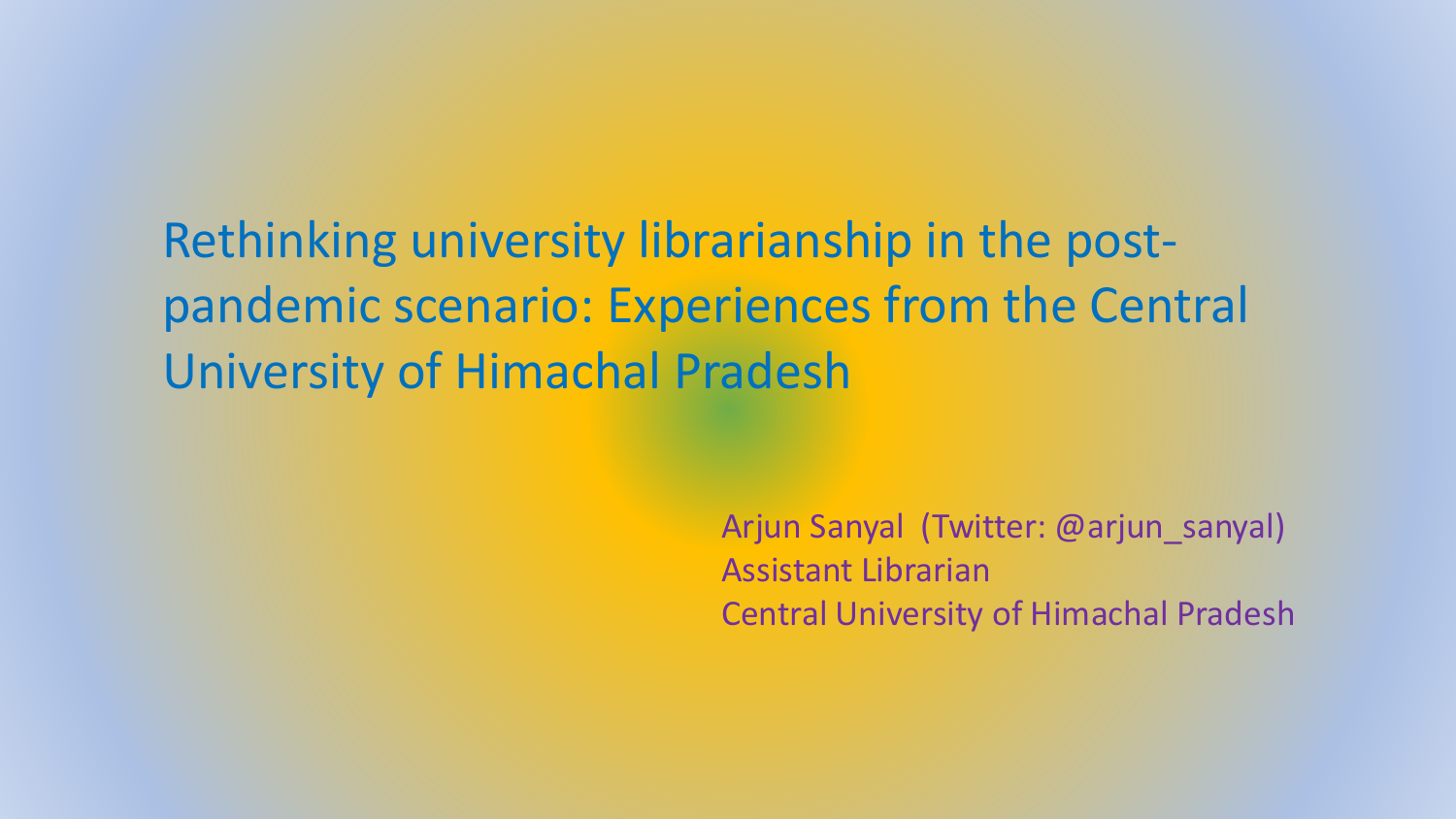#### The big challenge for Indian universities in the wake of the pandemic

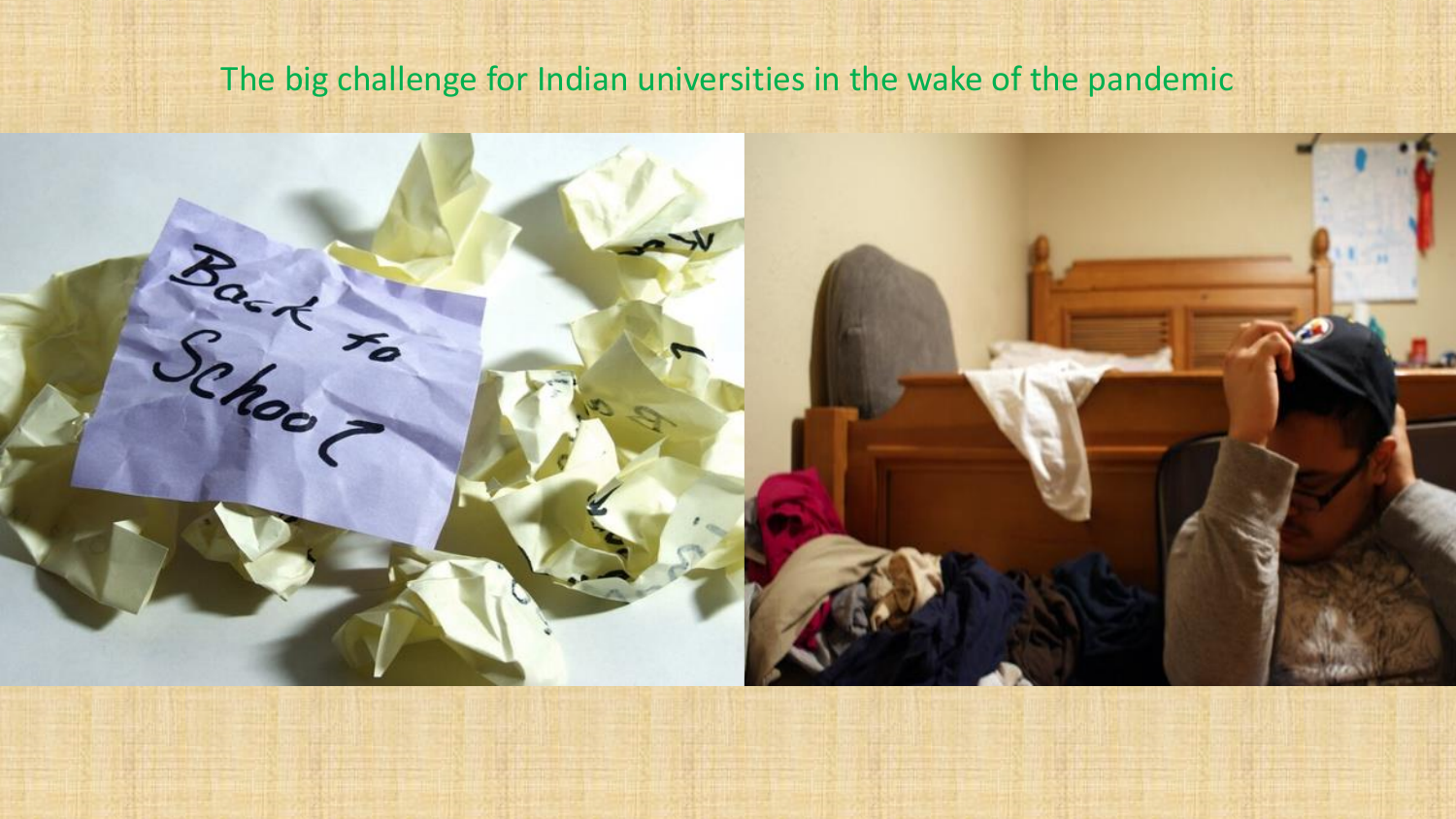## The onus lies on librarians in equal measure.........



## **COMMITMENT**

You're either in or you're out.<br>There is no such thing as life in between.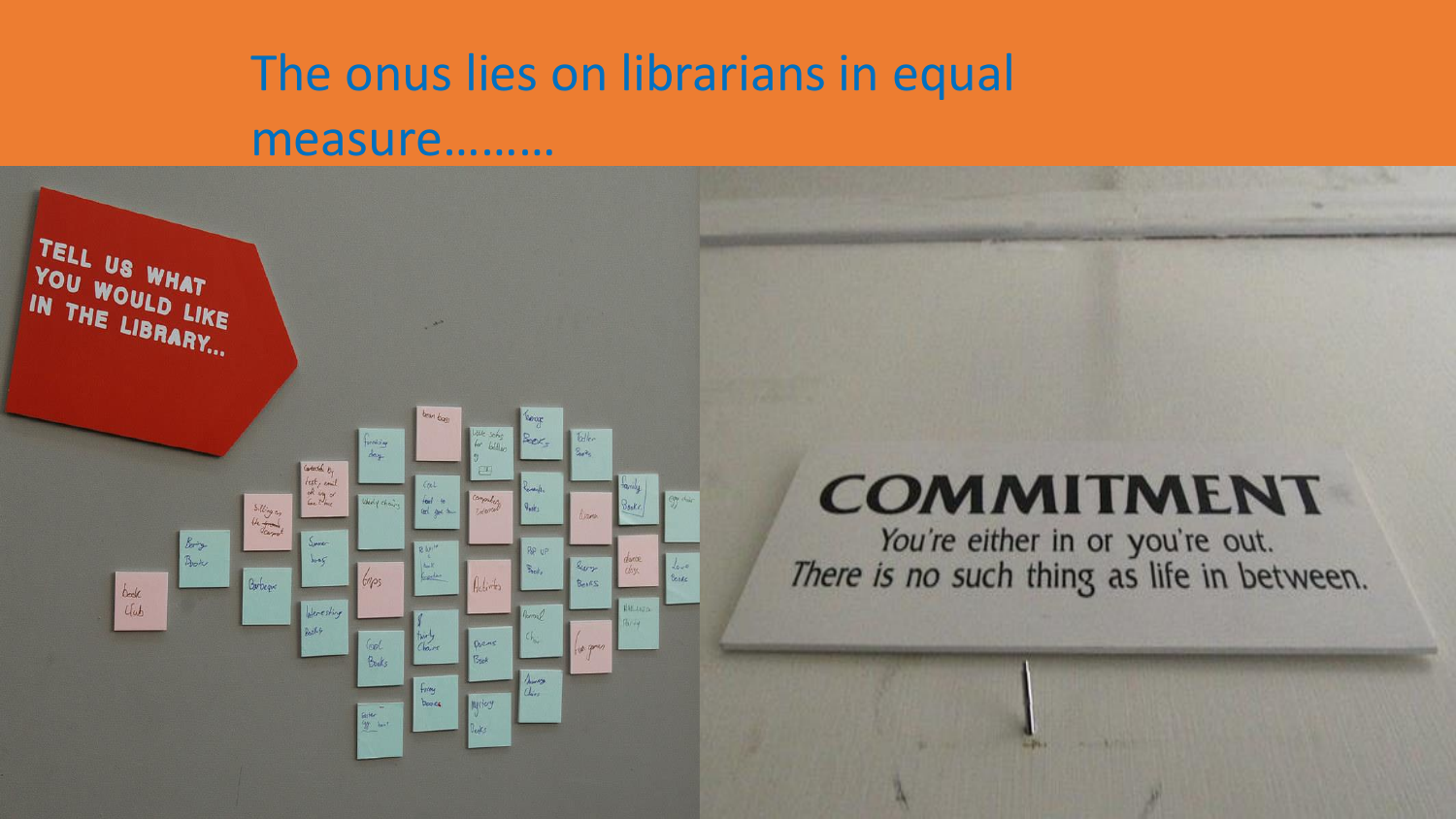#### The long hiatus and the CUHP students……

- Indifference towards the academic curriculum.
- Informational anxiety.
- A fatalistic sense of loss of belief in one's abilities.

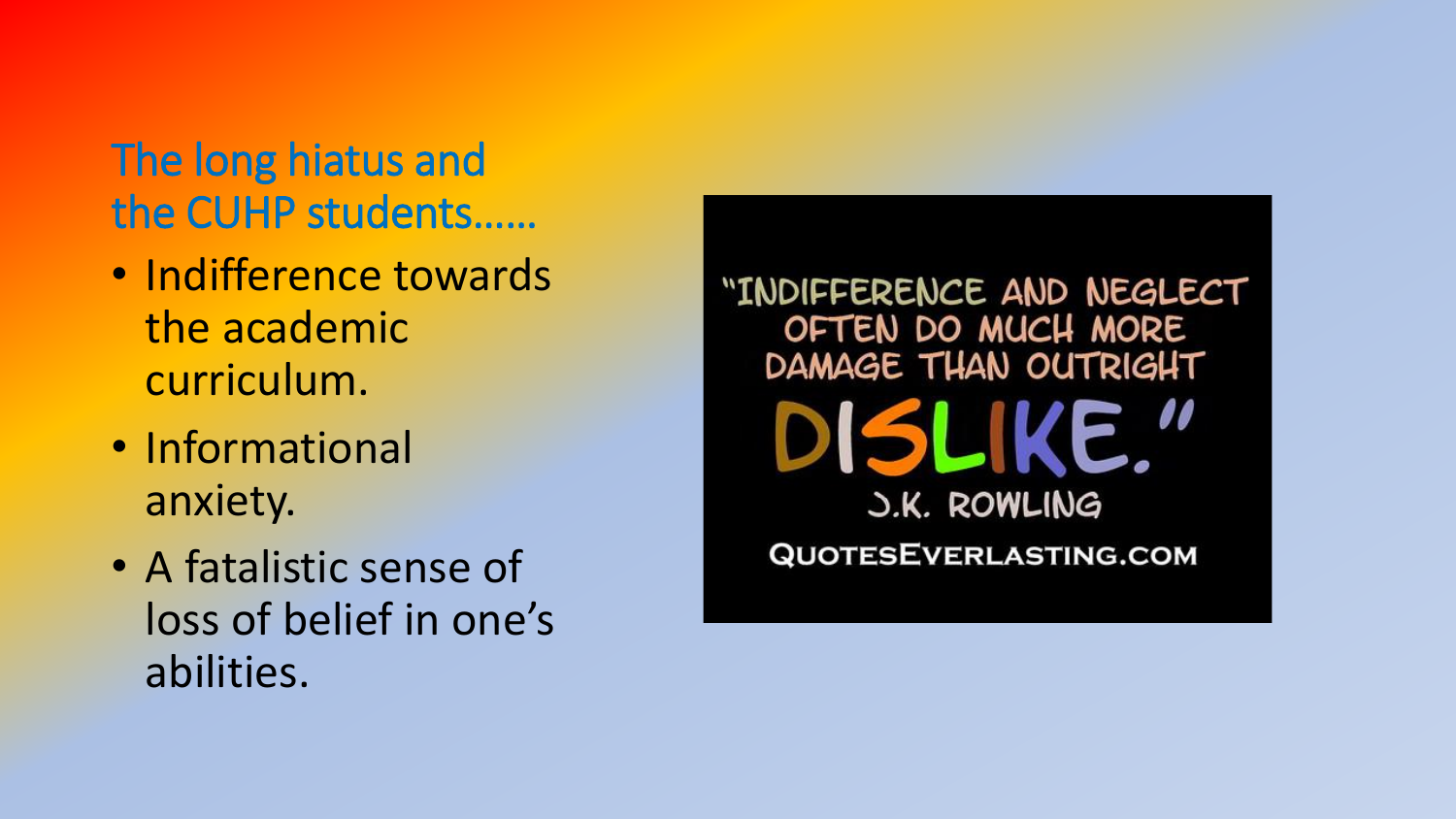#### Indifference towards academic curriculum

- The disconnect with F2F classroom teaching leads to being increasingly disinterested in studies and increasing sense of academic deprivation.
- The growing problem of "infodemic" complicates things further.

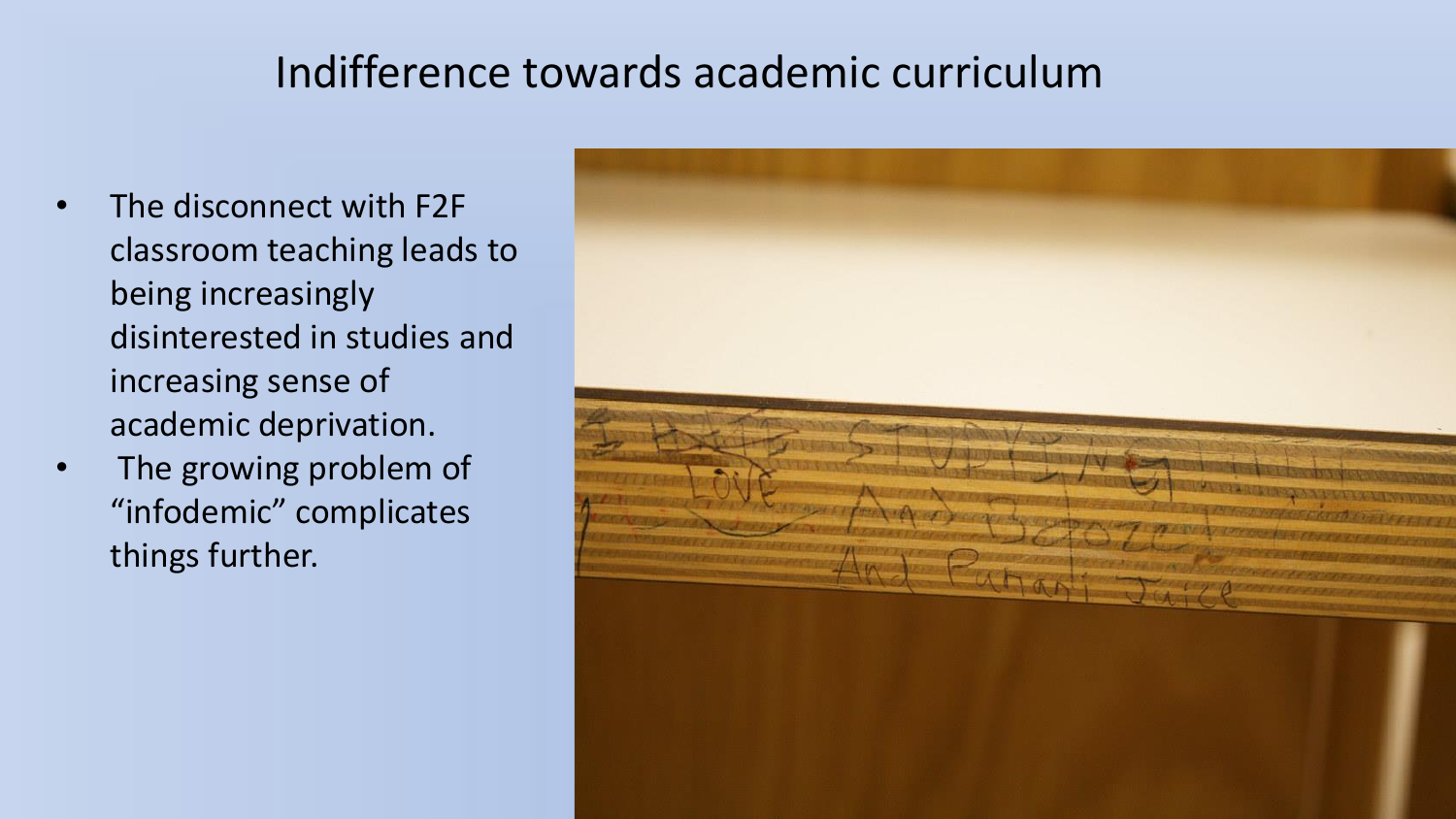## Informational Anxiety

- Goes beyond the idea of "Library Anxiety" as propounded by Constance Mellon.
- This is marked by a strong distaste towards educational information resources of all types.
- The problem is all the more compounded by the fact of inequitable digital divide.

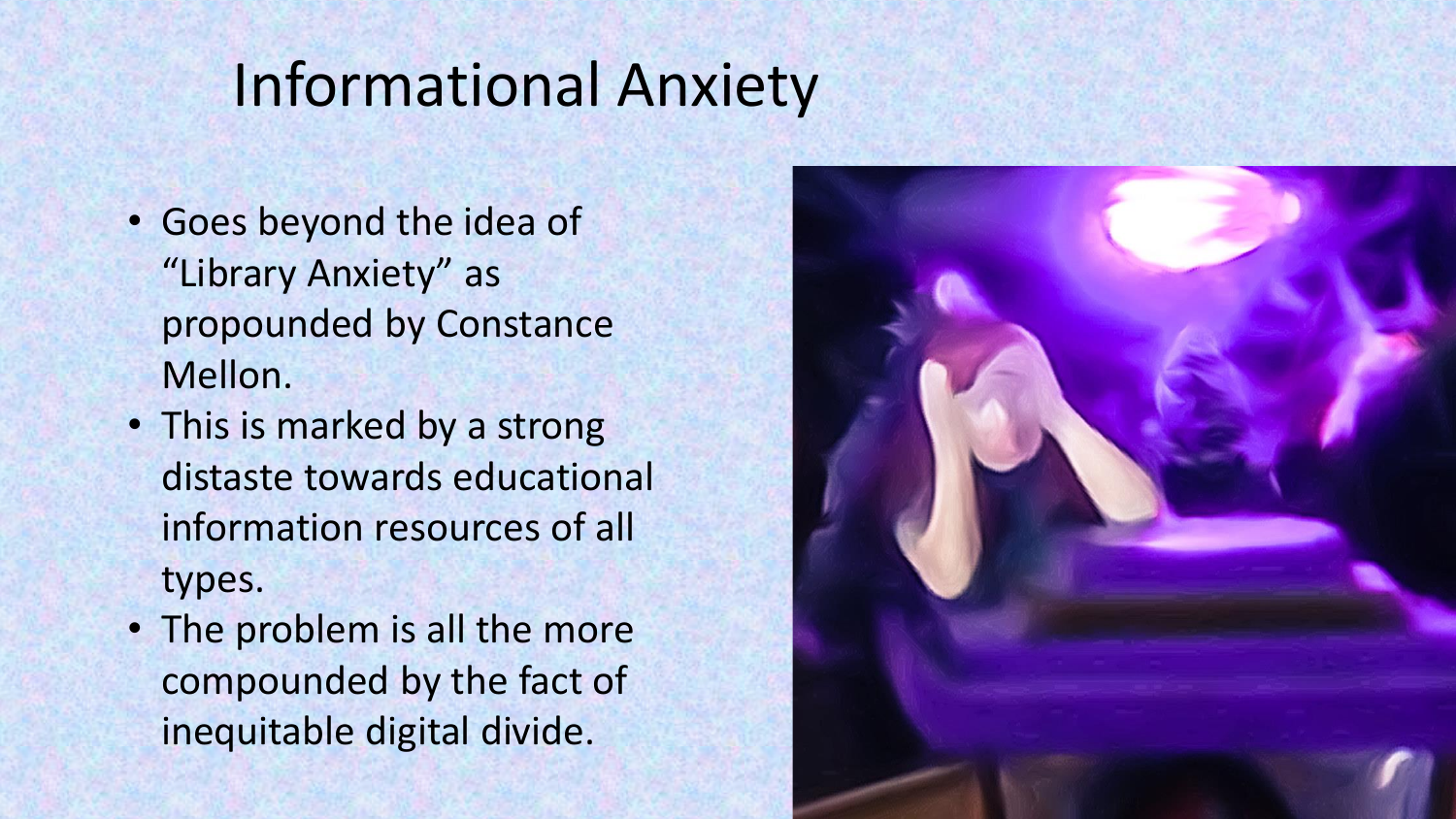#### A strong sense of negative fatalism about oneself

- A sense of fear.
- Loss of belief in one's abilities.
- A niggling doubt about pursuing further higher education.

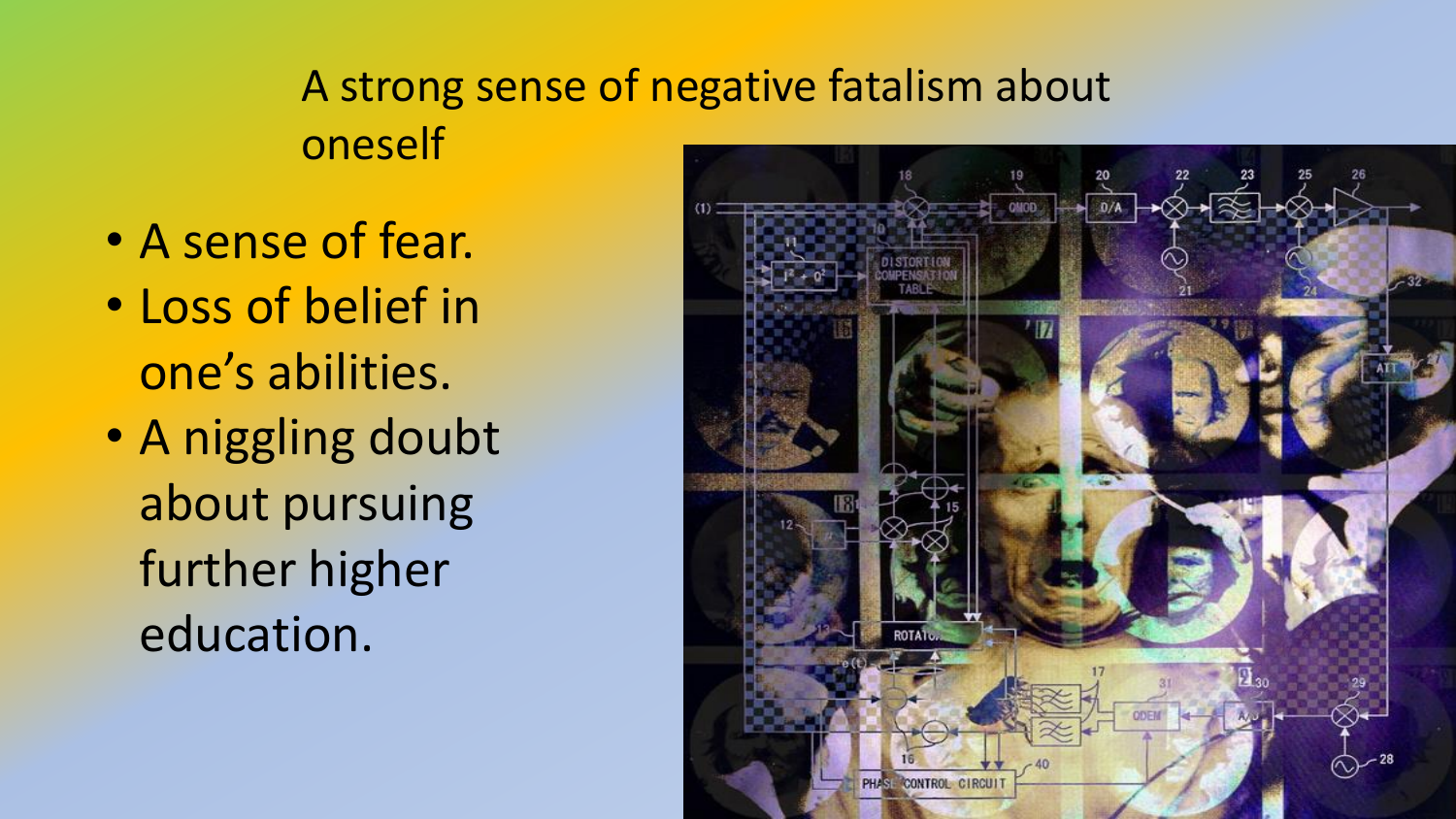## What needs to be done........



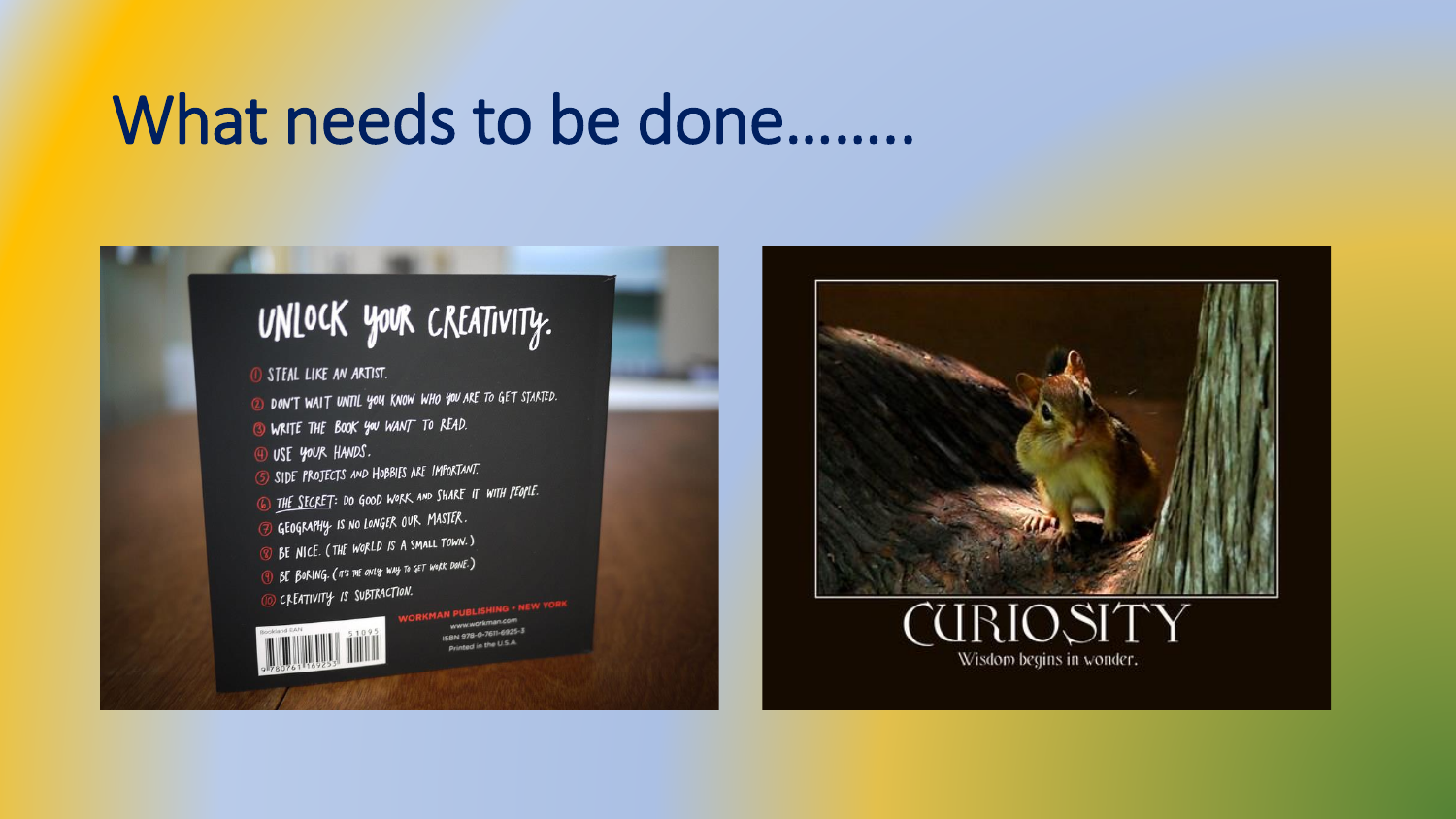#### **The philosophical underpinnings**

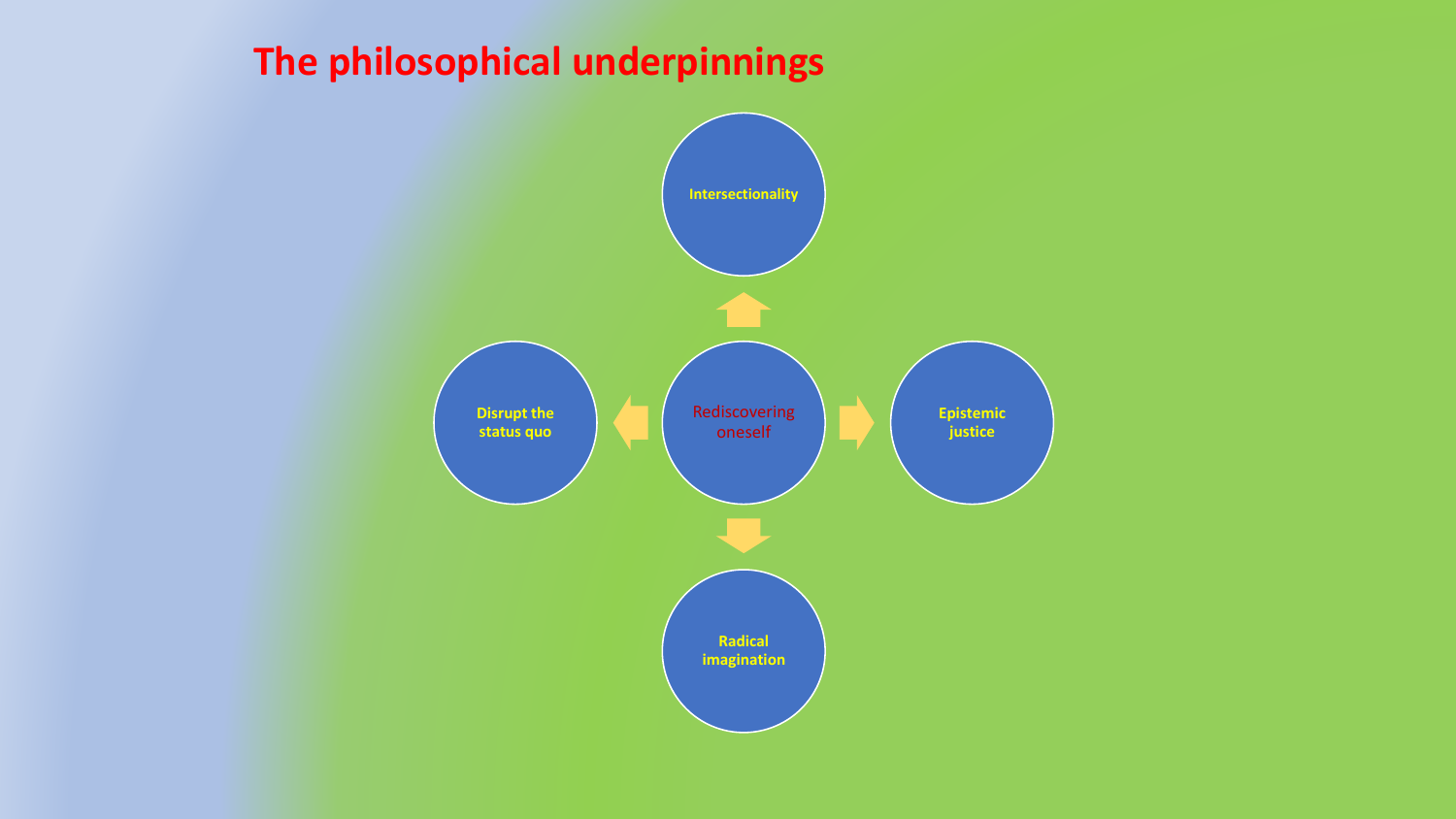# The CUHP Library Roadmap

- An open house session with students regarding improving library services using mind-mapping tools
- Experimental makerspace-cum-Third Space
- Motivational lifestyle sessions for students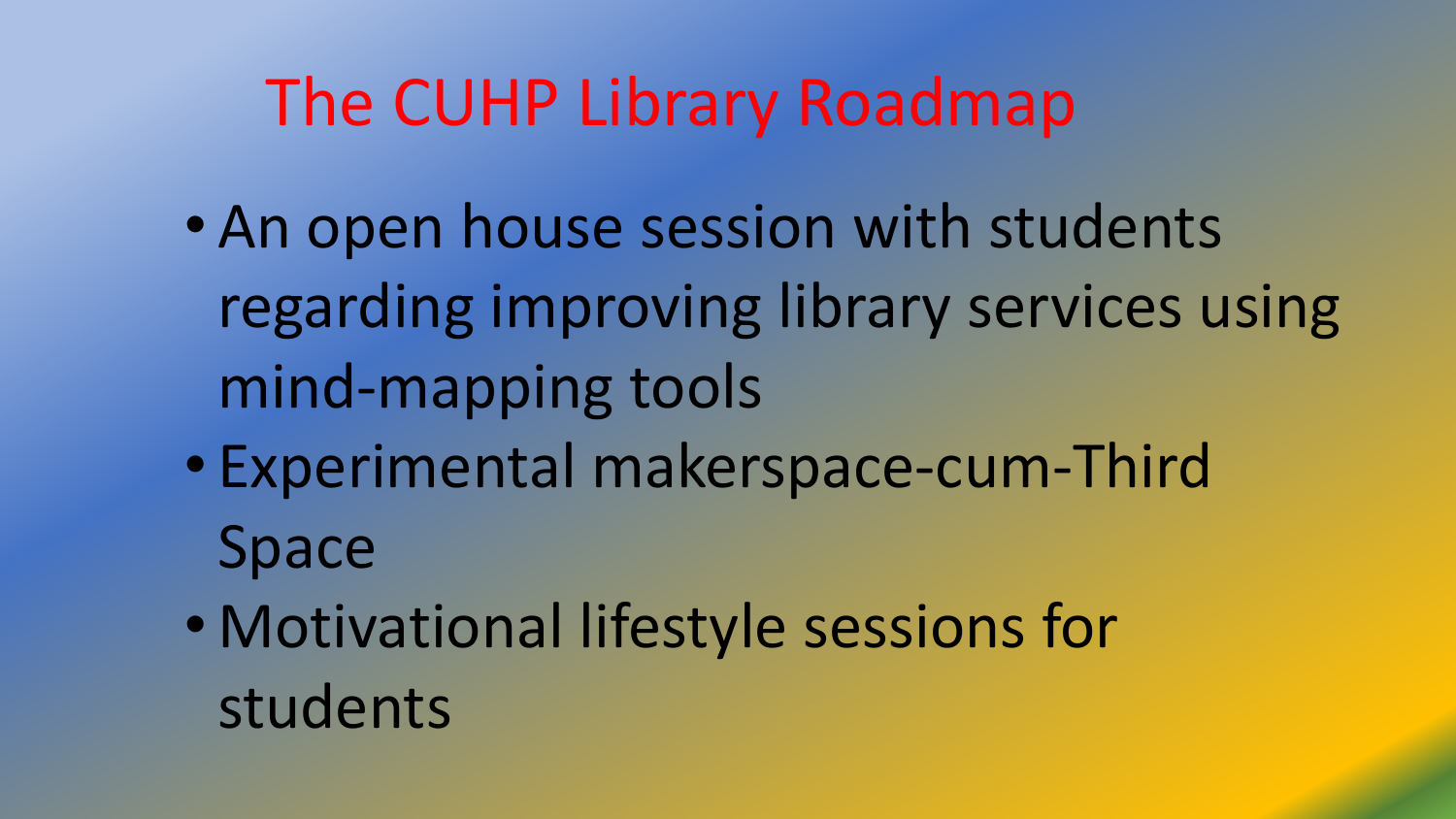### After two months………

❑Students coming back to universities in large numbers, particularly to the library. ❑An uptick in demand from students for a repeat of the makerspace-cum-third space and motivational life style sessions. ❑An increased demand for sessions with both faculty and library staff on to make learning participatory and enjoyable.